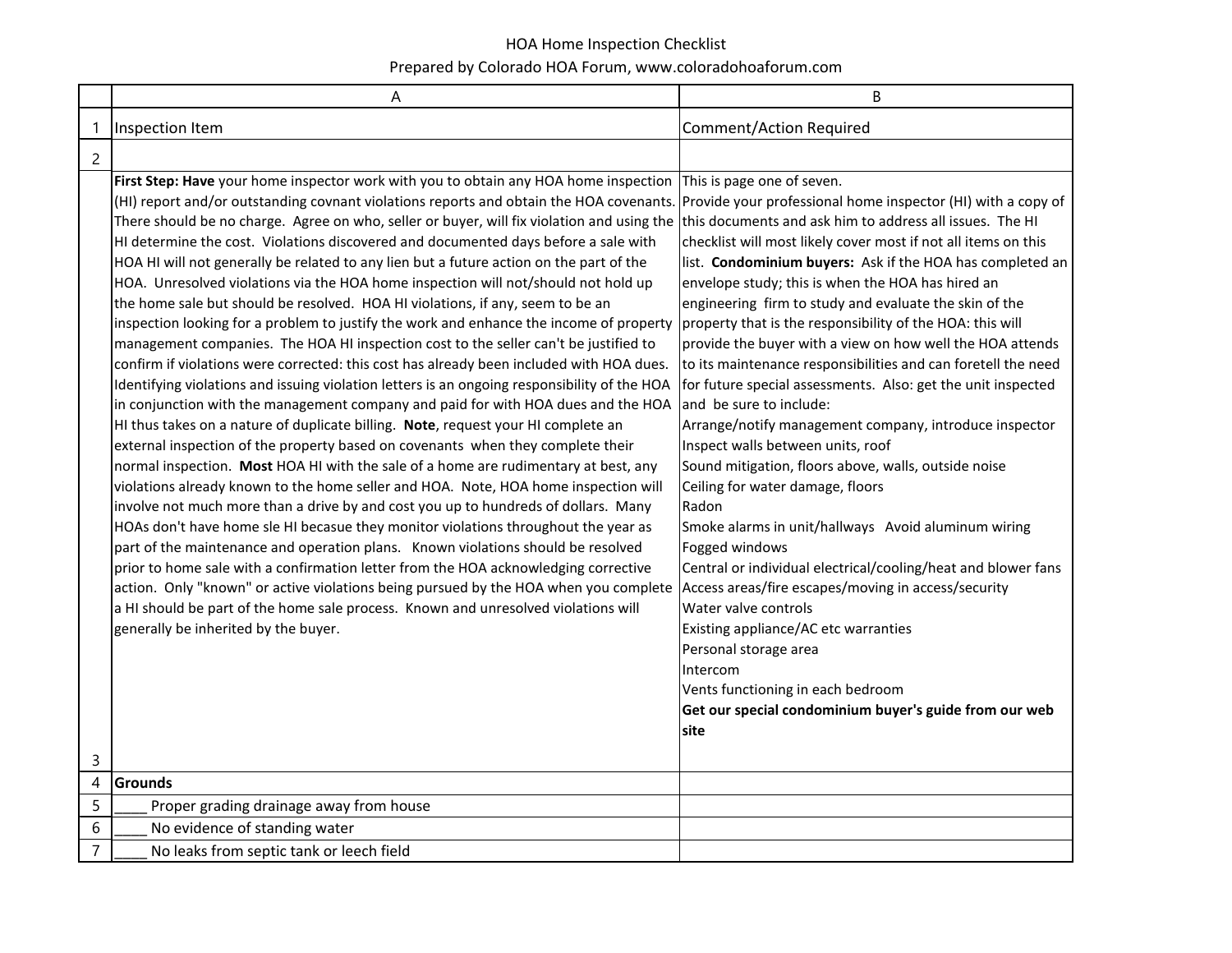|    | Α                                                                                                     | B                              |
|----|-------------------------------------------------------------------------------------------------------|--------------------------------|
| 1  | Inspection Item                                                                                       | <b>Comment/Action Required</b> |
| 8  | Yard, landscaping, trees and walkways in good condition                                               |                                |
| 9  | No branches or bushes touching house or overhanging the roof                                          |                                |
| 10 | Exterior structures (fences, sheds, decks, retaining walls, detached garages) in                      |                                |
| 11 | good condition, no evidence of termite damage or rotted wood                                          |                                |
| 12 | Railings on stairs and decks are adequate and secure                                                  |                                |
| 13 | Driveways, sidewalks, patios, entrance landings in good condition, and pitched<br>away from structure |                                |
| 14 | Downspout drainage directed away from structure                                                       |                                |
| 15 |                                                                                                       |                                |
| 16 | Structure                                                                                             |                                |
| 17 | Ridge and fascia board lines appear straight and level                                                |                                |
| 18 | Sides of house appear straight, not bowed or sagging                                                  |                                |
| 19 | Window and doorframes appear square (especially bowed windows)                                        |                                |
|    | Visible foundation in good condition - appears straight, plumb, with no                               |                                |
| 20 | significant cracks                                                                                    |                                |
| 21 |                                                                                                       |                                |
| 22 | <b>Exterior Surfaces</b>                                                                              |                                |
| 23 | Adequate clearance between ground and wood siding materials (6"<br>minimum); no                       |                                |
| 24 | wood-to-earth contact                                                                                 |                                |
| 25 | Siding: no cracking, curling, loose, rot or decay                                                     |                                |
|    | Masonry veneers: no cracks in joints, no broken, spalling or flaking<br>26 components                 |                                |
| 27 | Stucco: no large cracks (discuss all stucco cracks with a professional inspector)                     |                                |
| 28 | Vinyl or aluminum siding: no dents, damage, no bowing or loose siding                                 |                                |
| 29 | No vines on surface of structure                                                                      |                                |
| 30 | Exterior paint or stain: no flaking or blisters                                                       |                                |
| 31 | No stains on exterior surfaces                                                                        |                                |
| 32 | Windows, Doors and Wood Trim                                                                          |                                |
| 33 | Wood frames and trim pieces are secure, no cracks, rot or decay                                       |                                |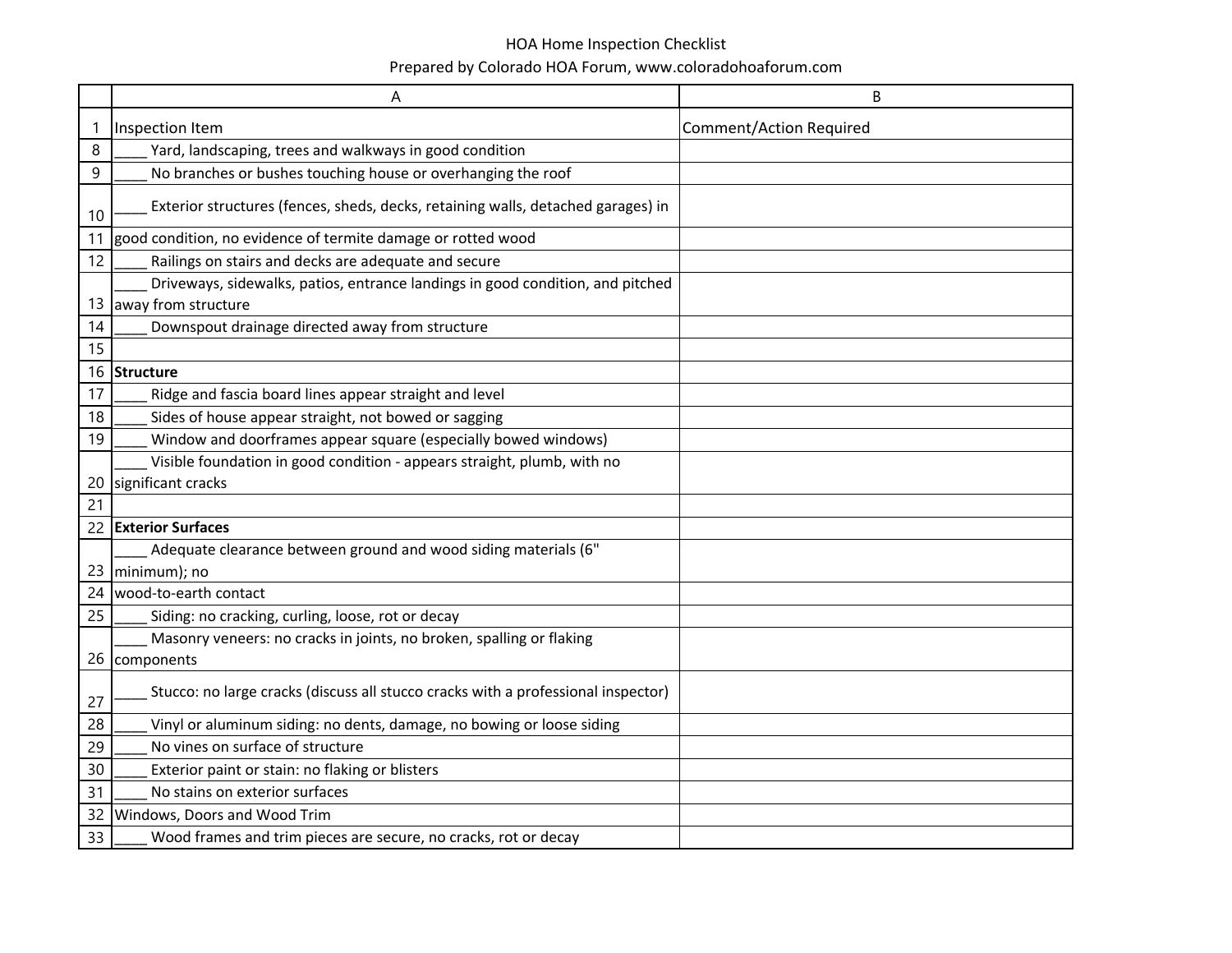|    | Α                                                                                     | Β                              |
|----|---------------------------------------------------------------------------------------|--------------------------------|
| 1  | Inspection Item                                                                       | <b>Comment/Action Required</b> |
| 34 | Joints around frames are caulked                                                      |                                |
|    | No broken glass (window or storm panes) or damaged screens, no broken                 |                                |
| 35 | doublepaned, insulated window seals.                                                  |                                |
| 36 | Muntin and mullion glazing compound in good condition                                 |                                |
| 37 | Storm windows or thermal glass used                                                   |                                |
| 38 | Drip caps installed over windows                                                      |                                |
| 39 |                                                                                       |                                |
| 40 | Roof                                                                                  |                                |
|    | Composition shingles: no curling, no cupping, no loss of granulation                  |                                |
|    | particulate, no broken, damaged or missing shingles, no more than two layers of       |                                |
| 41 | roofing                                                                               |                                |
| 42 | Wood shingles or shakes: no mold, rot or decay, no cracked/broken/missing             |                                |
|    | 43 shingles, no curling                                                               |                                |
|    | Flat roofs: no obvious patches, no cracks or splits, minimal                          |                                |
|    | blisters/"alligatoring" and wrinkles, no silt deposits (indicates improper drainage), |                                |
| 44 | sealed tar at flashings                                                               |                                |
| 45 | Flashing around roof penetrations                                                     |                                |
| 46 | No evidence of excess roofing cement/tar/caulk                                        |                                |
| 47 | Soffits and fascia: no decay, no stains                                               |                                |
| 48 | Exterior venting for eave areas: vents are clean and not painted over                 |                                |
|    | Gutters: no decay or rust, joints sealed, attached securely to structure, no          |                                |
|    | bending or sagging, no sections of gutter or downspout missing, gutters clean, no     |                                |
| 49 | mud deposits                                                                          |                                |
|    | Chimneys: straight, properly flashed, no evidence of damaged bricks or                |                                |
| 50 | cracked joints, mortar/cement cap in good condition                                   |                                |
| 51 |                                                                                       |                                |
| 52 | <b>Attic</b>                                                                          |                                |
| 53 | No stains on underside of roofing, especially around roof penetrations                |                                |
| 54 | No evidence of decay or damage to structure                                           |                                |
|    | Sufficient insulation and properly installed insulation (moisture barrier             |                                |
|    | 55 Installed closest to the heated area of the house)                                 |                                |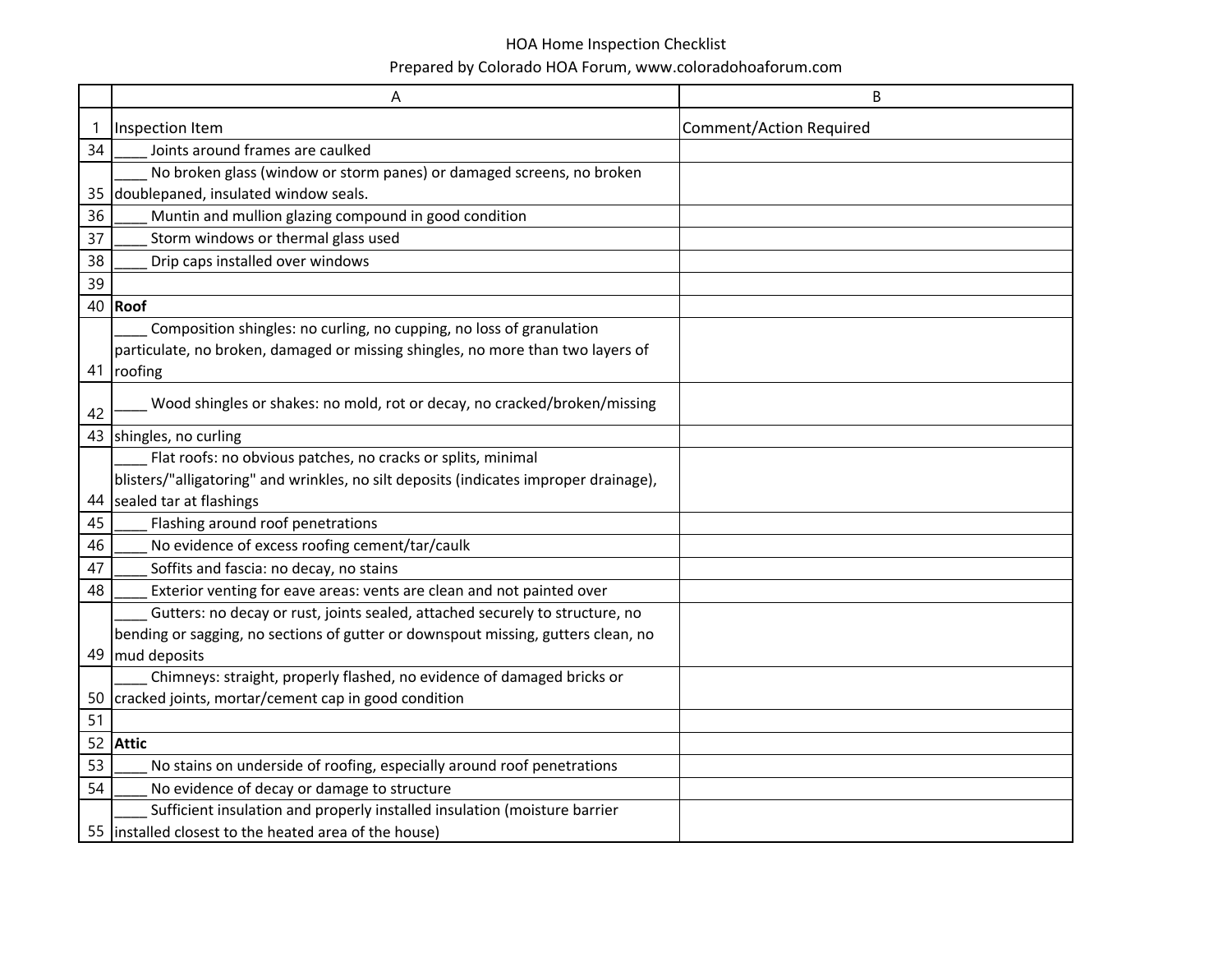|    | Α                                                                                  | В                              |
|----|------------------------------------------------------------------------------------|--------------------------------|
|    | Inspection Item                                                                    | <b>Comment/Action Required</b> |
|    | Adequate ventilation, clear path into attic for air entering through soffit vents, |                                |
| 56 | adequately sized gable end louvers, all mechanical ventilation operational         |                                |
| 57 | No plumbing, exhaust or appliance vents terminating in attic                       |                                |
| 58 | No open electrical splices                                                         |                                |
| 59 |                                                                                    |                                |
| 60 | <b>Interior Rooms</b>                                                              |                                |
| 61 | Floors, walls and ceilings appear straight and plumb and level                     |                                |
| 62 | No stains on floors, walls or ceilings                                             |                                |
| 63 | Flooring materials in good condition                                               |                                |
| 64 | No significant cracks in walls or ceilings                                         |                                |
|    | Windows and exterior doors operate easily and latch properly, no broken            |                                |
|    | glass, no sashes painted shut, no decay; windows and doors have weather-stripping, |                                |
| 65 | "weep holes"                                                                       |                                |
|    | 66 Installed                                                                       |                                |
|    | Interior doors operate easily and latch properly, no damage or decay, no           |                                |
| 67 | broken hardware                                                                    |                                |
| 68 | Paint, wall covering, and paneling in good condition                               |                                |
| 69 | Wood trim installed well and in good condition                                     |                                |
| 70 | Lights and switches operate properly                                               |                                |
| 71 | Adequate number of three pronged electrical outlets in each room                   |                                |
| 72 | Electrical outlets test properly (spot check)                                      |                                |
| 73 | Heating/cooling source in each habitable room                                      |                                |
| 74 | Evidence of adequate insulation in walls                                           |                                |
|    | Fireplace: no cracking or damaged masonry, no evidence of back-drafting            |                                |
|    | (staining on fireplace façade), damper operates properly, flue has been cleaned,   |                                |
| 75 | flue is lined                                                                      |                                |
| 76 |                                                                                    |                                |
| 77 | Kitchen                                                                            |                                |
| 78 | Working exhaust fan that is vented to the exterior of the building                 |                                |
|    | Ground Fault Circuit Interrupter ("GFCI") protection for electrical outlets        |                                |
|    | 79 within 6 foot of sink(s)                                                        |                                |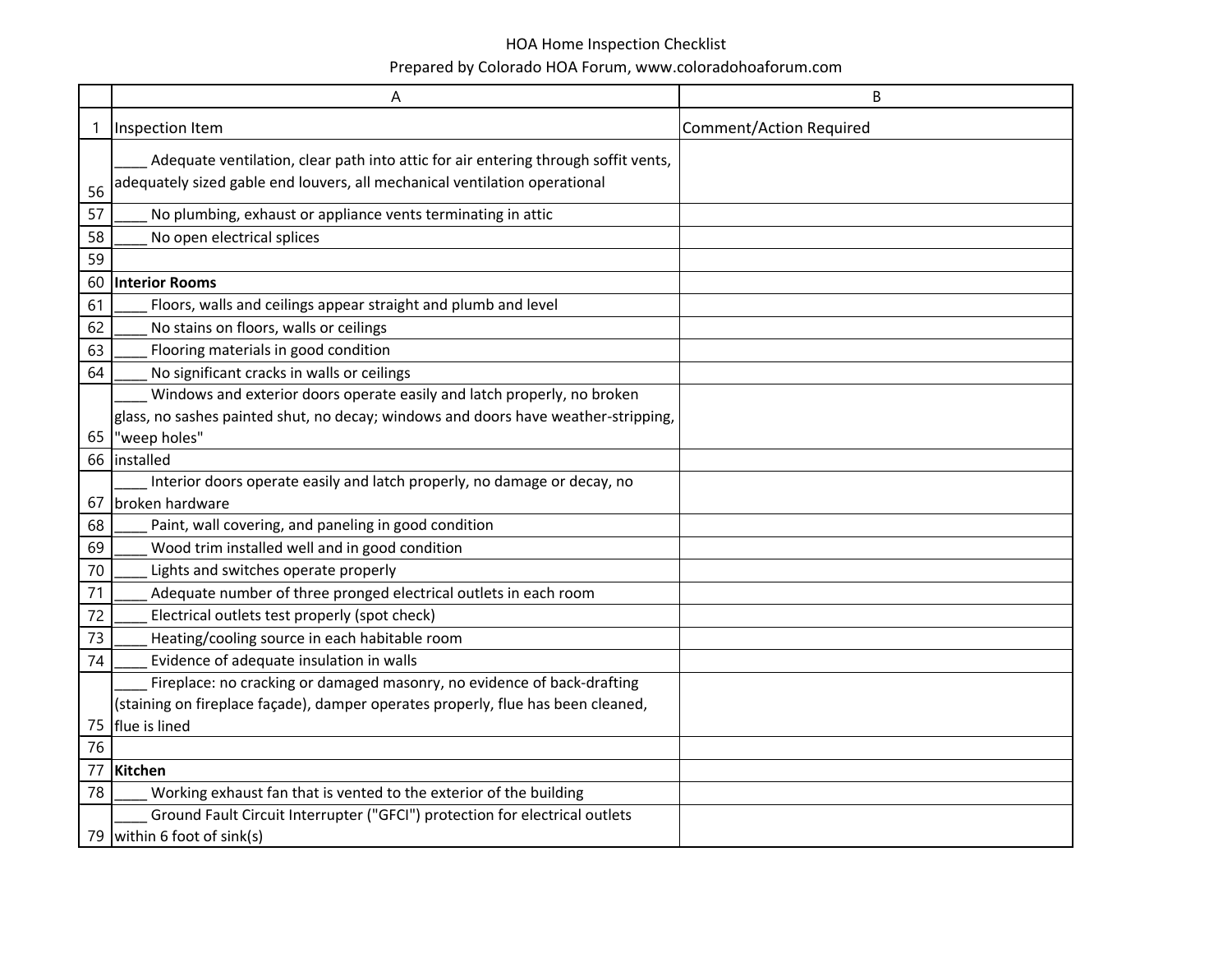|     | Α                                                                             | B                              |
|-----|-------------------------------------------------------------------------------|--------------------------------|
| 1   | Inspection Item                                                               | <b>Comment/Action Required</b> |
| 80  | Dishwasher: drains properly, no leaks, baskets, door spring operates properly |                                |
| 81  | No leaks in pipes under sinks                                                 |                                |
| 82  | Floor in cabinet under sink solid, no stains or decay                         |                                |
| 83  | Water flow in sink adequate                                                   |                                |
| 84  | No excessive rust or deterioration on garbage disposal or waste pipes         |                                |
| 85  | Built-in appliances operate properly                                          |                                |
| 86  | Cabinets in good condition: doors and drawers operate properly                |                                |
| 87  |                                                                               |                                |
| 88  | <b>Bathrooms</b>                                                              |                                |
| 89  | Working exhaust fan that doesn't terminate in the attic space                 |                                |
| 90  | Adequate flow and pressure at all fixtures                                    |                                |
| 91  | Sink, tub and shower drain properly                                           |                                |
| 92  | Plumbing and cabinet floor under sink in good condition                       |                                |
| 93  | If sink is metal, it shows no signs of rust, overflow drain doesn't leak      |                                |
| 94  | Toilet operates properly                                                      |                                |
| 95  | Toilet stable, no rocking, no stains around base                              |                                |
| 96  | Caulking in good condition inside and outside of the tub and shower area      |                                |
| 97  | Tub or shower tiles secure, wall surface solid                                |                                |
| 98  | No stains or evidence of past leaking around base of bath or shower           |                                |
| 99  | <b>Miscellaneous</b>                                                          |                                |
| 100 | Smoke and carbon monoxide detectors where required by local ordinances        |                                |
| 101 | Stairway treads and risers solid                                              |                                |
| 102 | Stair handrails where needed and in good condition                            |                                |
| 103 | Automatic garage door opener operates properly, stops properly for obstacles  |                                |
| 104 | <b>Basement or Mechanical Room</b>                                            |                                |
| 105 | No evidence of moisture                                                       |                                |
| 106 | Exposed foundation; no stains no major cracks, no flaking, no efflorescence   |                                |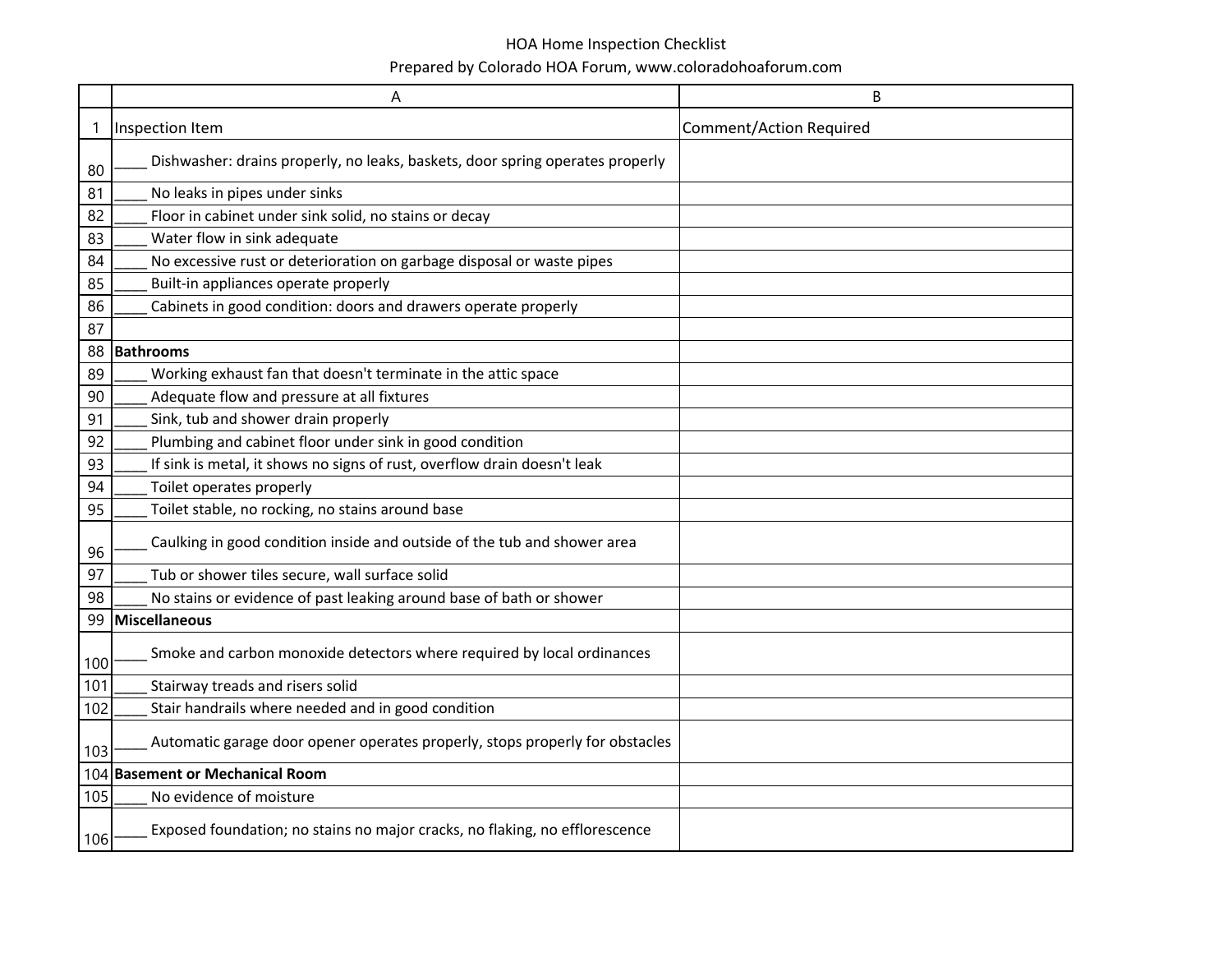|     | A                                                                                  | B                              |
|-----|------------------------------------------------------------------------------------|--------------------------------|
| 1   | Inspection Item                                                                    | <b>Comment/Action Required</b> |
|     | Visible structural wood: no sagging, no damage, no decay, no stains, no            |                                |
| 107 | damage from insects, sills attached to foundation with anchor bolts                |                                |
| 108 | Insulation at rim/band joists                                                      |                                |
| 109 |                                                                                    |                                |
|     | 110 Crawl Space                                                                    |                                |
| 111 | Adequately vented to exterior                                                      |                                |
| 112 | Insulation on exposed water supply, waste and vent pipes                           |                                |
|     | Insulation between crawl space and heated areas, installed with vapor barrier      |                                |
|     | 113 towards heated area                                                            |                                |
| 114 | No evidence of insect damage                                                       |                                |
| 115 | No evidence of moisture damage                                                     |                                |
| 116 |                                                                                    |                                |
|     | 117 Plumbing                                                                       |                                |
|     | Visible pipes: no damage, no evidence of leaks, no signs of stains on materials    |                                |
|     | near pipes; drain pipes slope slightly down towards outlet to septic/sewage system |                                |
| 118 |                                                                                    |                                |
| 119 | Water heater: no signs of rust, vented properly, sized to produce adequate         |                                |
| 120 | quantities of hot water for the number of bedrooms in the house.                   |                                |
| 121 | Water pump: does not short cycle                                                   |                                |
| 122 | Galvanized pipes do not restrict water flow                                        |                                |
| 123 | Well water test is acceptable                                                      |                                |
| 124 | Hot water temperature between 118 - 125 degrees Fahrenheit                         |                                |
| 125 |                                                                                    |                                |
|     | 126 Electrical                                                                     |                                |
|     | Visible wiring: in good condition, no "knob-and-tube" wiring, no exposed           |                                |
|     | 127 splices, cables secured and protected                                          |                                |
|     | Service panel: adequate capacity, all cables attached to panel with cable          |                                |
|     | 128 connectors; fuses or breakers are not overheating                              |                                |
| 129 | No aluminum cable for branch circuits                                              |                                |
| 130 |                                                                                    |                                |
|     | 131 Heating/Cooling System                                                         |                                |